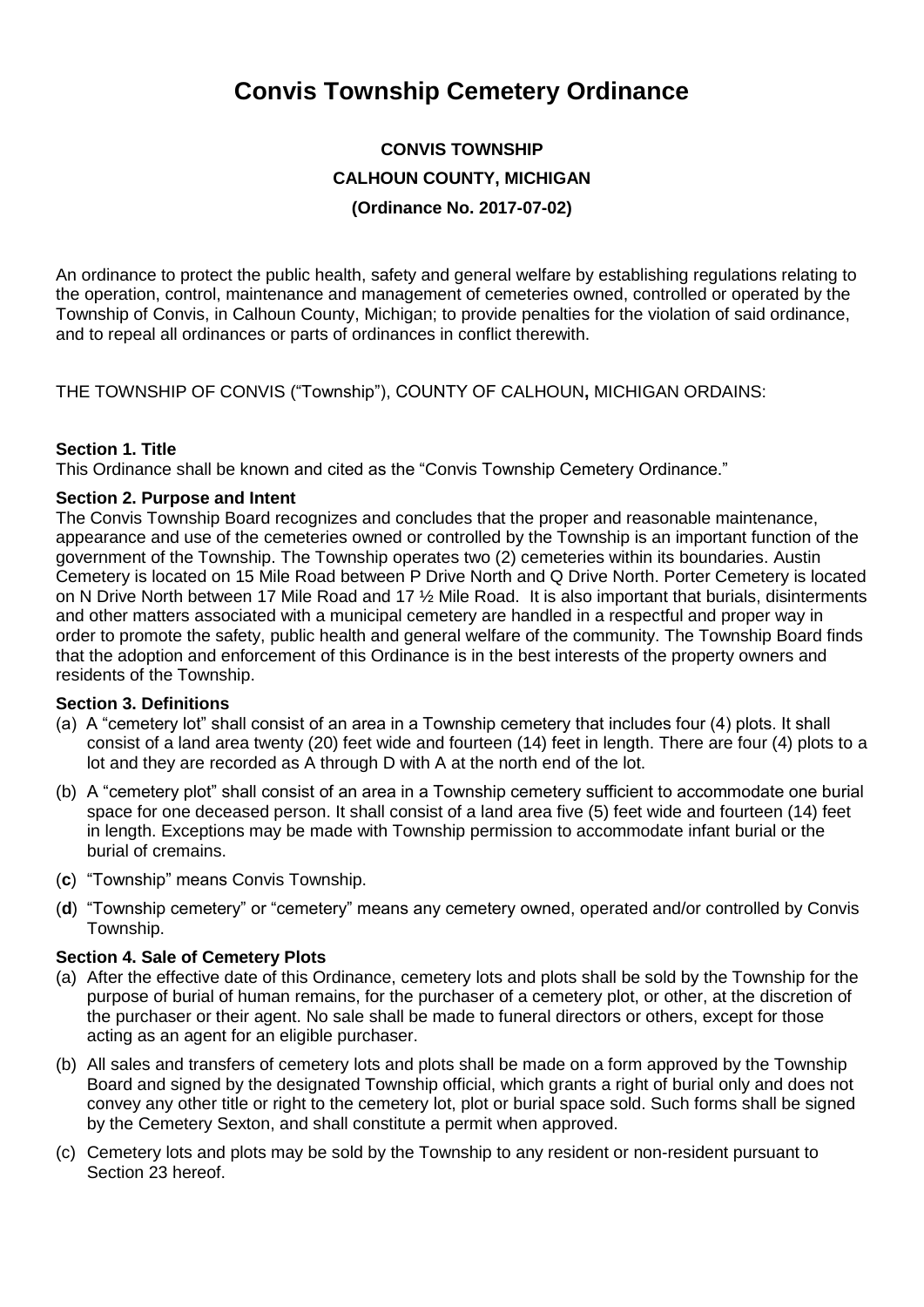- (d) At the time of purchase from the Township, each cemetery lot and plot shall be assigned the name of the purchaser.
- (e) Cemetery lots and plots may be resold by the owners at any time. All such sales must be made through the Township Clerk's office in order that a record of the new owner may be placed on file. A transfer fee will be charged for all transactions in accordance with the Convis Township Fee and Payment Schedule set and approved by the township board.
- (f) The Township Board shall have the authority to place a limit on the number of cemetery plots sold to a particular person, as well as such person's family and relatives. Furthermore, the Township shall have the absolute right and discretion to determine whether a particular cemetery plot or plots will be sold to a specific person and where such cemetery plot or plots will be located and within which Township cemetery. Such decision shall be based upon reasonable factors, including, but not limited to, the number of vacant cemetery plots available and whether family or relatives of the person seeking to purchase a cemetery plot or plots are buried adjacent or nearby the cemetery plot or plots requested.
- (g) The Township shall have the right to correct any errors that may be made concerning interments, disinterments, or in the description, transfer or conveyance of any cemetery plot, either by canceling the permit for a particular vacant cemetery plot or plots and substituting and conveying in lieu thereof another vacant cemetery plot or plots in a similar location within the cemetery at issue or by refunding the money paid for the cemetery plot to the purchaser or the successor of the purchaser. In the event that an error involves the interment of the remains of any person, the Township shall have the right to remove and transfer the remains so interred to another cemetery plot in a similar location in the same Township cemetery in accordance with law.
- (h) The owner of every cemetery lot and/or plot shall be responsible for notifying the Township whenever that person's mailing address changes.

#### **Section 5. Purchase Price for Cemetery** Lots and Plots; Indigent Burials

- (a) The cost of a cemetery plot shall be in accordance with the Convis Township Fee and Payment Schedule set and approved by the township board.
- (b) All charges shall be paid to the Township Treasurer.
- (c) The Township Board may waive some or all fees for the burial of indigent persons. Furthermore, the Township Board may set aside a portion of a Township cemetery or cemeteries for the burial of indigent persons.

#### **Section 6. Grave Opening and Closing Charges**

- (a) The Township may charge reasonable fees for the opening and closing of any cemetery plot, prior to and following a burial therein, and including the interment of ashes. Such fees shall be set from time to time by resolution of the Township Board.
- (b) Opening and Closing charges shall be in accordance with the Convis Township Fee and Payment Schedule set and approved by the township board.
- (c) All charges shall be paid to the Township Treasurer.
- (d) The Township Board may waive some or all fees for burial or cremation of indigent persons.
- (e) No cemetery plot shall be opened or closed except under the direction and control of the Township Sexton or such other individual as is designated by the Township Board. This subsection E shall not apply to any grave opening, disinterment, or similar matter which is done pursuant to a valid court order or under the supervision and direction of local or state health department authorities; however, even in such cases, the Township Sexton shall be given at least twenty-four (24) hours' prior notice of when such grave opening or closing will occur.

#### **Section 7. Markers or Memorials; No Monuments**

- (a) All markers and memorials must be comprised of stone or other equally durable composition and shall face the same direction as the markers and memorials around them.
- (b) Except for monuments that existed in a Township cemetery before the effective date of this Ordinance, no monument will be allowed or erected in a cemetery without prior Convis Township board approval. For purposes of this Ordinance, "monument" shall be defined as any marker, memorial, statue or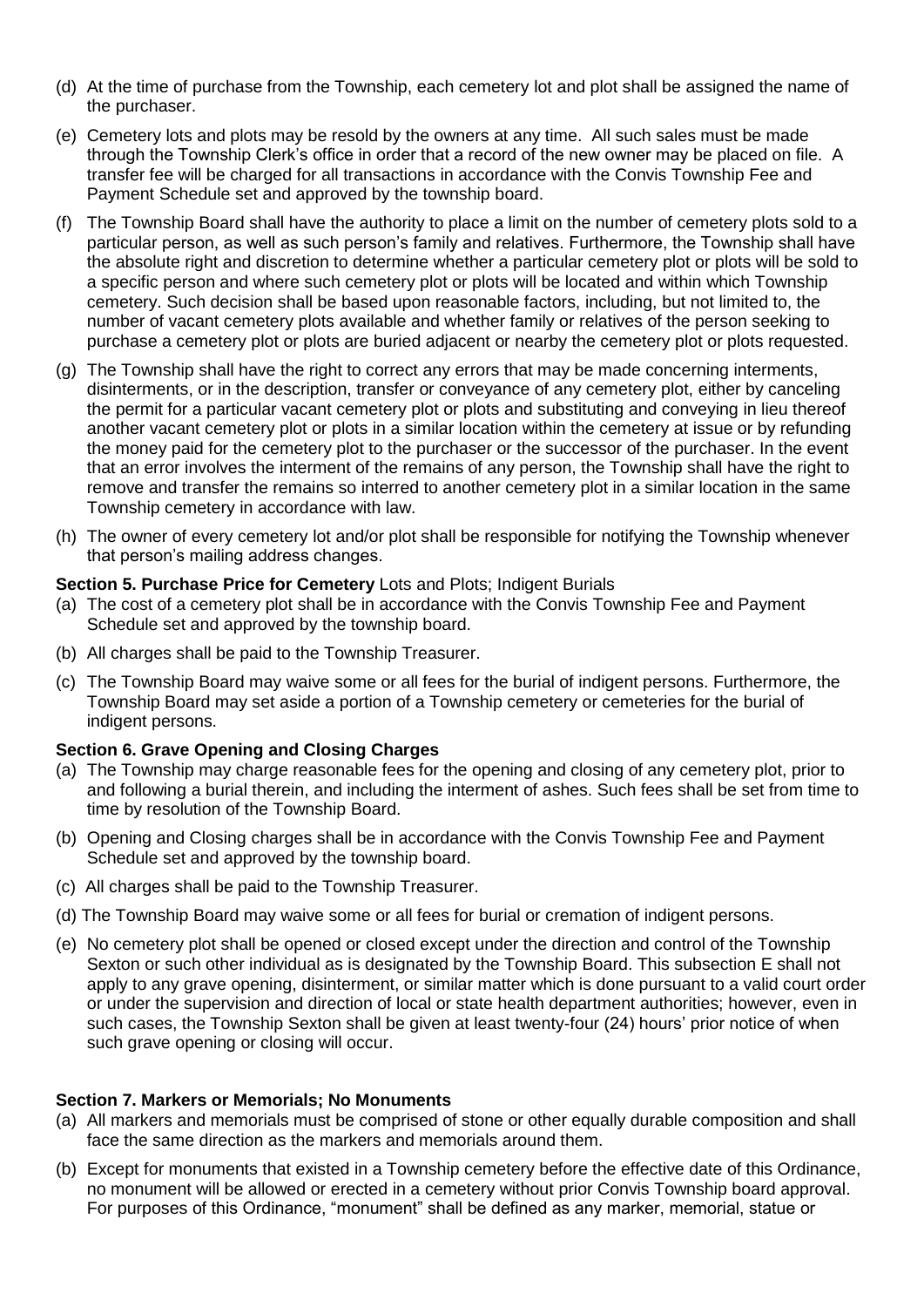similar item which exceeds thirty (30) inches in height above normal ground level or which has a ground surface area exceeding thirty (30) inches in width (or forty-eight (48) inches in width for a double marker), with an overall height of no more than thirty (30) inches above ground level, including the foundation.

- **(c)** Only one (1) marker or memorial shall be permitted per cemetery plot, or one marker or memorial in total where two adjoining plots share that one marker or memorial. Markers shall be no more than thirty (30) inches in width (or forty-eight (48) inches in width for a double marker), with an overall height of no more than thirty (30) inches above ground level, including the foundation.
- **(d)** The footing or foundation upon which any marker or memorial must be placed shall be constructed by the Township Sexton, or such person(s) as may be designated by the Township Board. The footing or foundation shall be twenty four inches (24") in depth and four (4") wider than the marker or memorial.
- **(e)** Fees for such work shall be set from time to time by resolution of the Township Board. All fees shall be paid to the Township Treasurer.
- **(f)** Should any monument or memorial (including any monument or memorial that was in place before this Ordinance became effective) become unsightly, broken, moved off its proper site, dilapidated or a safety hazard, the Township Board shall have the right, at the expense of the owner of the cemetery plot, to correct the condition or remove the same. The Township shall make reasonable attempts to contact the owner of the cemetery plot prior to any such work beginning.
- **(g)** The maintenance, repair and upkeep of a cemetery memorial, marker, urn or similar item is the responsibility of the heirs or family of the person buried at that location. The Township has no responsibility or liability regarding the repair, maintenance or upkeep regarding any such marker, memorial, urn or similar item.

#### **Section 8. Interment Regulations**

- (a) Only one (1) person shall be buried in a cemetery plot, except for a parent and infant child or two (2) children**,** or two (2) cremations buried on the same plot when approved by the Township.
- (b) The Township shall be given not less than 36 hours' prior notice in advance of any funeral to allow for the opening of the cemetery plot. The opening and closing of cemetery plots shall be done only by the Township Sexton or such person or persons as are designated by the Township.
- (c) The appropriate permit or form issued by the Township for the cemetery plot involved, together with appropriate identification of the person to be buried therein and the burial-transit permit from the health department, shall be presented to either the Township Sexton or the Township Clerk (or designated Township official) prior to interment. Where such permit or form has been lost or destroyed, the Township Clerk must be satisfied, from his or her records, that the deceased person to be buried in the cemetery plot is an authorized and appropriate person for that space before any interment is commenced or completed.
- (d) The surface of all graves shall be kept in an orderly and neat-appearing manner within the confines of the cemetery plot involved.

#### **Section 9. Disinterments**

- (a) No disinterment or digging up of an occupied grave shall occur until and unless any and all permits, licenses and written authorizations required by law for such disinterment or digging up of an occupied grave have been obtained from any applicable state or county agency, governmental unit or official, and a copy of the same has been filed with the Township.
- (b) The Township Board shall have the authority to refuse to allow a disinterment or the digging up of an occupied grave if the disinterment or digging up of an occupied grave is not done pursuant to a court order (issued by a court of competent jurisdiction) or does not have a reasonable basis.
- (c) The charge for disinterment will be double the Opening and Closing Fees, all fees will be paid to the Township Treasurer.

#### **Section 10. Winter Burials**

(a) The Township may charge additional fees for winter burials. All charges will be paid to the Township Treasurer.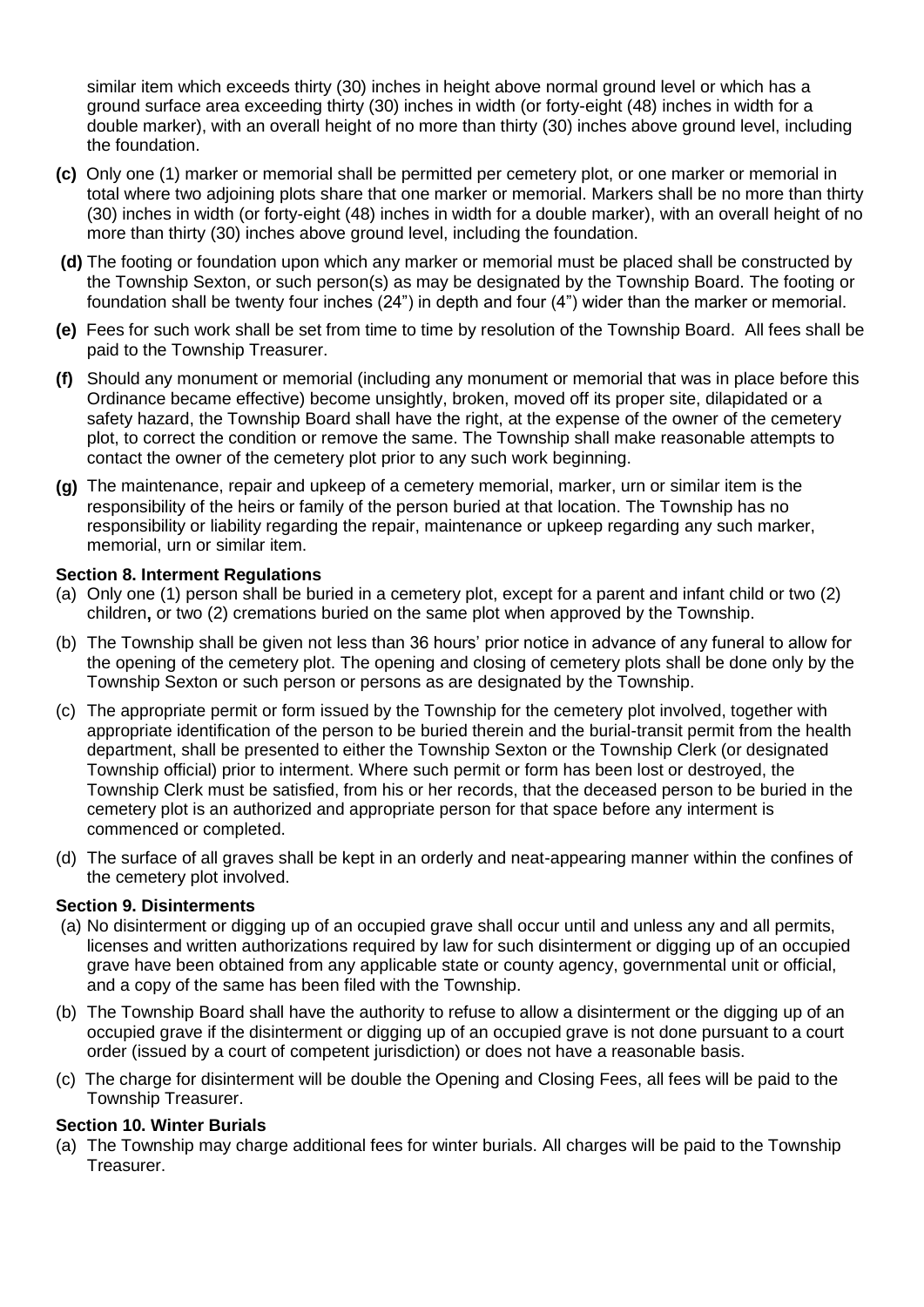- (b) If a winter burial cannot occur due to inclement weather, frozen ground or similar condition, the deceased person may be kept in winter storage, if provided by the funeral home, until weather permits. Permission must be obtained from the funeral home for winter storage.
- (c) No winter burials shall occur without the prior consent of the Township Sexton or agent.

# **Section 11. Cremains**

- (a) Cremains must be buried in a closed container.
- (b) No cremains shall be scattered or dispersed within a Township cemetery.

# **Section 12. Grounds Maintenance**

- (a) Flower pots and urns may be placed and maintained at the head stones of graves no earlier than May 15 and must be removed no later than September 15 of each year. Decorations will be permitted for holidays falling outside of these dates, but only for one (1) week prior and one (1) week following the holiday. Veteran flags and flag holders shall be governed by the Veteran's Administration rules and guidelines.
- (b)Grave blankets may be used from November 1 to March 15 of each year.
- (c) No grading, leveling or excavating within a cemetery shall be allowed without the prior permission of the Township Sexton or the Township Clerk. Furthermore, no tree, shrub, landscaping or similar plantings shall occur without the prior permission of the Township Sexton or the Township Clerk.
- (d) No flowers, shrubs, trees or vegetation of any type shall be planted outside of an urn. Any of the foregoing items planted without Township approval may be removed by the Township or the Township Sexton.
- (e) The Township Board reserves the right to remove or trim any existing trees, plants or shrubs located within a cemetery in the interest of maintaining proper appearance and the use of the cemetery.
- (f) Mounds, bricks, blocks and any borders that hinder the free use of a lawn mower or other gardening apparatus are prohibited.
- (g) The Township Sexton shall have the right and authority to remove and dispose of any and all growth, emblems, displays, containers and other items that through decay, deterioration, damage or otherwise become or are unsightly, a source of litter or a maintenance problem.
- (h) Surfaces other than earth or sod are prohibited.
- (i) The Township shall have the right to remove all refuse of any kind or nature including, but not limited to, dried flowers, wreaths, papers and plastic flower containers that have not been removed from the cemetery within 10 days after a burial.
- (j) No glass containers or items are allowed.
- (k) Except for markers, memorials, flowers, solar lights below 1.6 lumen, and urns expressly allowed by this Ordinance, and veteran flags as authorized by law, no other item (including, but not limited to, ornaments, signs, trellises, statues, benches, landscaping, bricks, stones, grave border materials or other structures) shall be installed or maintained within a Township cemetery, nor shall any grading, digging, mounding or similar alteration of the ground or earth occur except as authorized by this Ordinance or by the Township.

# **Section 13. Disclaimer of Township Liability and Responsibility**

Every person who enters, remains in and travels within a Township cemetery does so at their own risk. The Township is not responsible for any injury, accident or other calamity that might occur to any person present in a Township cemetery. Furthermore, the Township is not responsible for any damage or vandalism to, theft of or deterioration of any burial monument, headstone, flower urn or other item placed at or near a cemetery plot, burial site or anywhere in a Township cemetery. The purchaser or transferee of any cemetery plot or the equivalent (and all subsequent transferees, assigns, heirs, or beneficiaries) hereby releases, waives, indemnifies and holds harmless the Township for, from and against any injury, damages, causes of action, claims, costs and expenses associated with, relating to and/or involving the cemetery plot or similar right, any headstone, monument or similar items, and any matter related to the cemetery involved. Such waiver, release and hold harmless provision shall apply not only to the Township, but also as to the Township Sexton and any Township employee, officer, official or agent.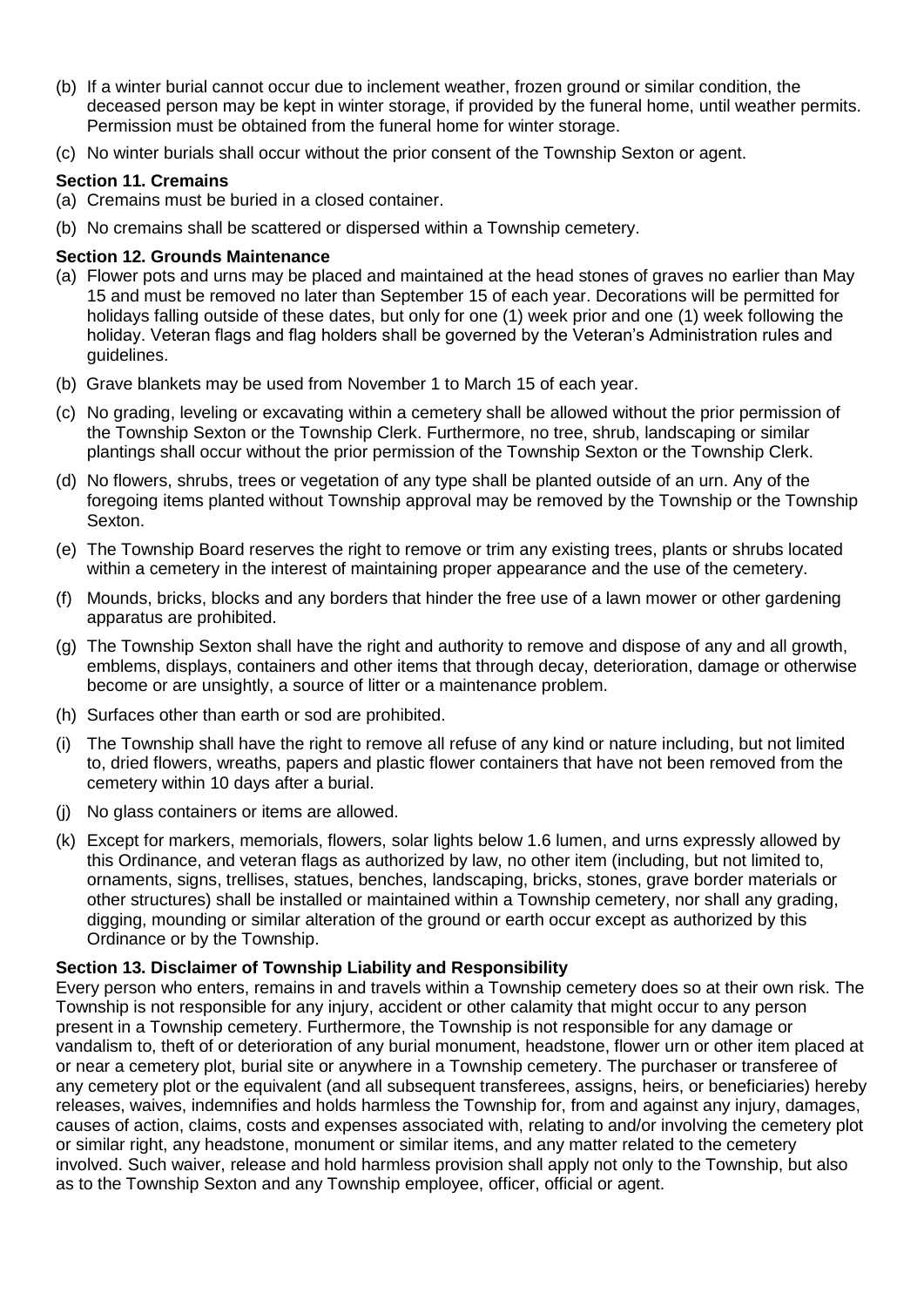# **Section 14. Forfeiture of vacant cemetery plots or burial spaces**

Cemetery lots and plots sold after the effective date of this Ordinance and remaining vacant for forty (40) years or more from the date of their sale may revert to the Township upon the occurrence of the following events:

- (a) Notice is sent by the Township Clerk by first-class mail to the last known address of the last owner of record informing him/her of the expiration of the 40-year period and that all rights with respect to said plots or spaces will be forfeited if he/she does not affirmatively indicate in writing to the Township Clerk within sixty (60) days from the date of mailing of such notice of his/her desire to retain such burial rights; and
- (b) No written response to said notice indicating a desire to retain the cemetery plots or burial spaces in question is received by the Township Clerk from the last owner of record of said plots or spaces, or his/her heirs or legal representative, within sixty (60) days from the date of mailing of said notice.

# **Section 15. Repurchases of Plots or Burial Spaces**

The Township may repurchase any cemetery plot from the owner for a price set by the Township Board, upon the written request of said owner or his or her legal heirs or representatives.

# **Section 16. Records**

The Township Clerk shall maintain records concerning all burials, cemetery plots, issuance of burial permits and any other records of the Township related to Township cemeteries, and the same shall be open to public inspection at all reasonable business hours.

# **Section 17. Vaults**

- (a) All burials shall be within a standard concrete vault (which meets all applicable laws) installed or constructed in each cemetery plot before interment. Vaults of other suitable materials may be allowed at the discretion of the Township.
- (b) Cremains shall be in a container approved by the Township.

#### **Section 18. Cemetery Hours**

Unless otherwise specified by the Township Board by resolution, all Township cemeteries shall be closed 30 minutes after sunset and 30 minutes before sunrise. During those hours, no person shall be present in a Township cemetery. Such prohibition on being present in a Township cemetery during the time when a Township cemetery is closed shall not apply to the Township Sexton, any Township official, a person accompanied by the Township Sexton or other Township official, or any law enforcement or firefighting official when engaged in the lawful duties of any such office or position.

# **Section 19. Prohibited Uses and Activities**

The following prohibitions shall apply within any Township cemetery:

- (a) No person shall destroy, deface, apply graffiti to or otherwise injure any monument, sign, tree or other lawful item located within a Township cemetery.
- (b) No person shall disturb the peace or unreasonably annoy, harass or disturb any other person who is lawfully present on the grounds of any Township cemetery.
- (c) No vehicles shall be permitted to drive on lawns or cemetery plots in a cemetery.
- (d) There shall be no entry or presence in the cemetery by any person when the cemetery is closed or outside of authorized times.
- (e) There shall be no destruction of cemetery property.
- (f) There shall be no destruction, defacing, cutting, etc., of any tree or plant within a cemetery.
- (g) There shall be no headstones, ornaments, vases, plastic flowers, fences, benches, trellises, statues, signs or any other item placed, kept, installed or maintained in a cemetery except those expressly allowed by this Ordinance.
- (h) There shall be no disturbing of the peace or engaging in any loud or boisterous conduct.
- (i) There shall be no digging, grading or mounding unless expressly authorized by this Ordinance.
- (j) There shall be no driving of an automobile, truck or any vehicle on any portion of a cemetery except the designated roads or drives.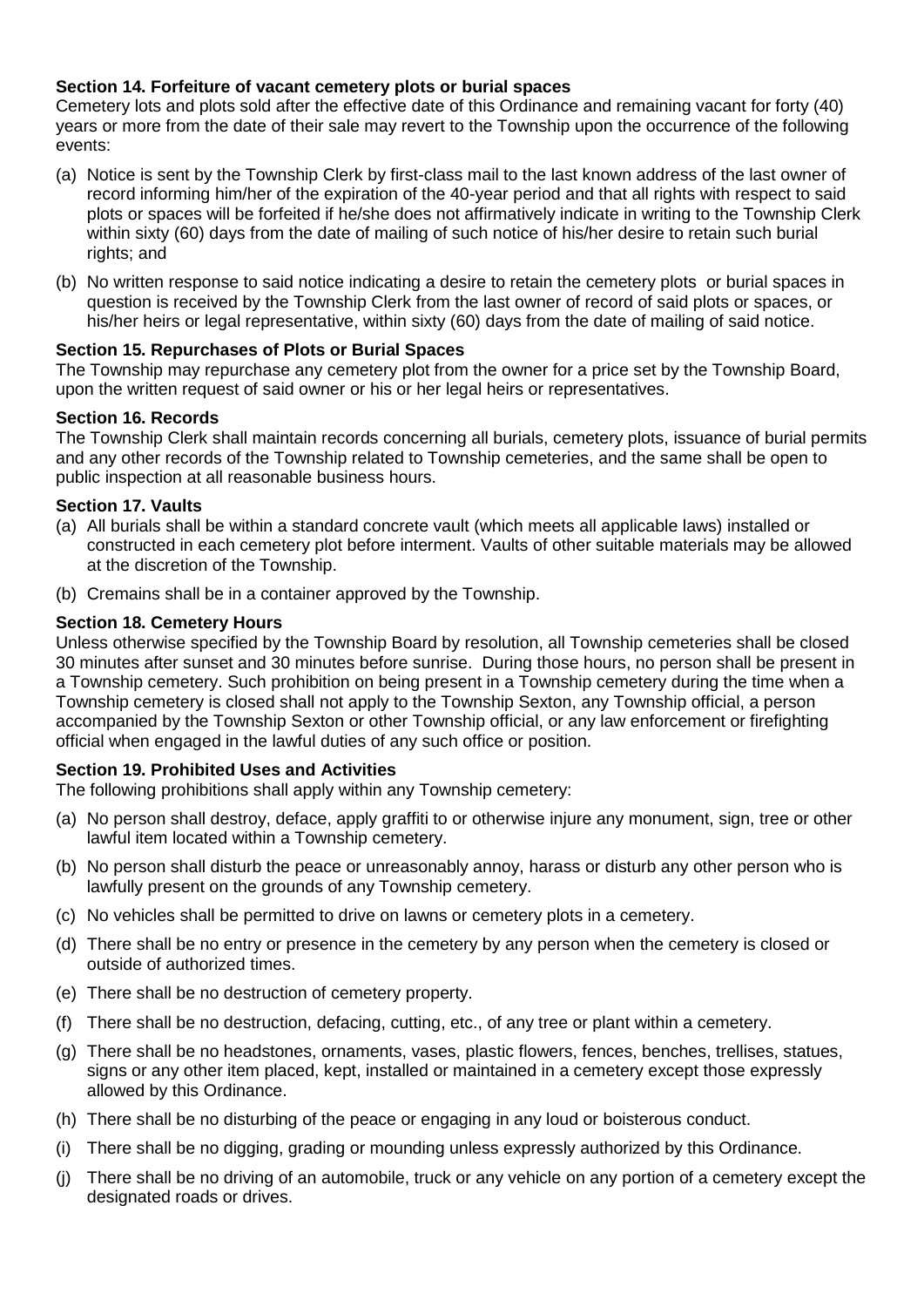- (k) There shall be no motorized dirt bikes, snowmobiles, four-wheelers, go-carts or similar vehicles.
- (l) There shall be no gathering of persons in excess of 75 people without prior Township approval (except during or incidental to a funeral occurring concurrent with burial).
- (m) There shall be no disinterment or grave openings unless approved by the Township.
- (n) There shall be no possession or consumption of any alcoholic beverage.
- (o) There shall be no picnicking or consumption of food without prior Township approval.
- (p) There shall be no music, playing of any radio, or the use of any amplification device or similar item, except pursuant to a military ceremony or a funeral.
- (q) There shall be no solicitation or peddling of services or goods or any signs or placards advertising any goods or services.
- (r) There shall be no littering or dumping.
- (s) There shall be no unlawful interference with or disruption of a lawful funeral or funeral procession.
- (t) There shall be no private signs, lighting above 1.5 lumen, moving displays or changeable copy on a sign.
- (u) There shall be no fires, candles or open flames left unattended.
- (v) No children under twelve (12) years of age shall be allowed in any Township cemetery unless accompanied by an adult and are properly supervised by an adult.
- (w) There shall be no exceeding of posted speed limits.
- (x) There shall be no domestic animals of any kind or pets allowed within the cemetery grounds. However, this prohibition shall not apply to domestic animals assisting handicapped persons or a lawful funeral.
- (y) No firearms or archery arrows shall be discharged or shot except that military or other veterans organizations may carry arms for the purpose of firing over the grave at the burial of a member.
- (z) No person shall engage in any fight, quarrel or disturbance.
- (aa)Cremains or ashes of a deceased person shall not be scattered or dispersed.

(bb)There shall be no dumping, vandalizing or tipping over of any lawful garbage container or receptacle.

# **Section 20. Authority of the Township Sexton**

- (a) The Township Board shall appoint a Township Sexton, who shall serve at the discretion of the Township Board. The Township Sexton may be a Township employee or independent contractor for the Township at the discretion of the Township Board.
- (b) The Township Sexton shall assist other Township officials with the enforcement and administration of this Ordinance.
- (c) The Township Sexton shall have such duties and obligations with regard to Township cemeteries as may be specified from time to time by the Township Board.

# **Section 21. Fees**

The Township Board shall have the authority to set fees pursuant to this Ordinance from time to time by resolution. Such fees can include, but are not limited to, a fee or fees for a burial permit, disinterment permit, grave opening, setting of foundations, grave closing, winter or holiday burial, the price for a new cemetery plot, transfer fees for cemetery plots, and other matters.

# **Section 22. Applicability of this Ordinance**

- (a) This Ordinance shall apply only to cemeteries owned, controlled or operated by the Township.
- (b) The provisions of this Ordinance shall not apply to Township officials or their agents or designees involved with the upgrading, maintenance, administration or care of a Township cemetery.
- (c) The provisions of this Ordinance shall not apply to police officers or firefighting officials or officers involved in carrying out their official duties.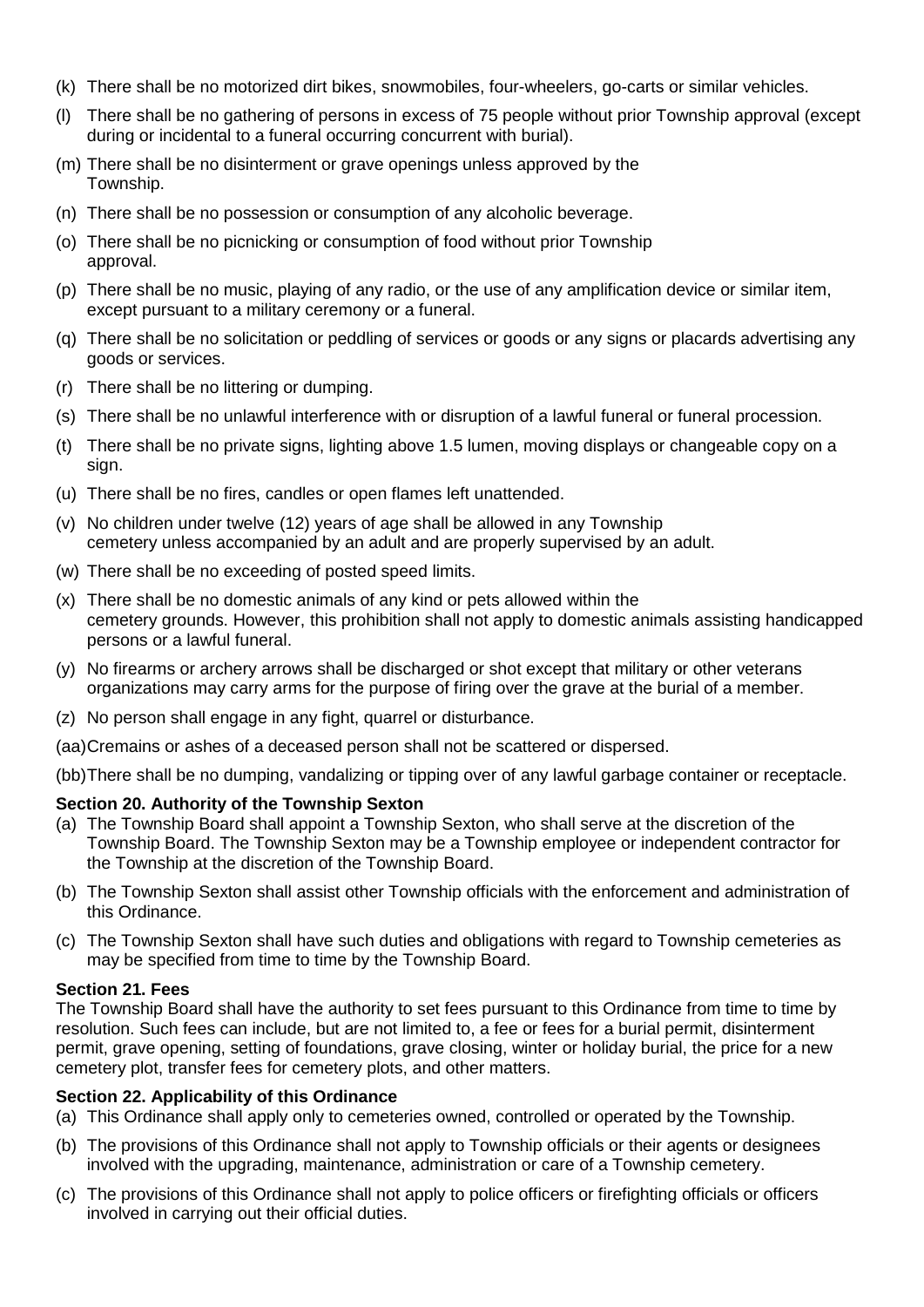# **Section 23. Interpretation/Appeals to the Township Board**

- (a) The Township Board shall have the authority to render binding interpretations regarding any of the clauses, provisions or regulations contained in this Ordinance and any rule or regulation adopted pursuant to this Ordinance, as well as their applicability. The Township Board (or its designee) is also authorized to waive application of the strict letter of any provision of this Ordinance or any rules or regulations promulgated under this Ordinance where practical difficulties in carrying out the strict letter of this Ordinance or any rules or regulations related thereto would result in hardship to a particular person or persons or the public. Any such waiver, however, must be of such a character as it will not impair the purposes and intent of this Ordinance.
- (b) Any party aggrieved by any interpretation or decision made by the Township Sexton or any Township official, agent or contractor pursuant to this Ordinance, as well as any matter relating to a Township cemetery, rights to a cemetery plot, or other matter arising pursuant to this Ordinance, shall have the right to appeal that determination/decision or matter to the Township Board. Any such appeal shall be in writing and shall be filed with the Township within thirty (30) days of the date of the decision, determination or other matter being appealed from. The Township shall give the aggrieved party who filed the written appeal with the Township at least ten (10) days' prior written notice of the meeting at which the Township Board will address the matter unless an emergency is involved, in which case the Township shall utilize reasonable efforts to notify the aggrieved party who filed the appeal of a special or emergency meeting of the Township Board at which the matter will be addressed. Pursuant to any such appeal, the decision of the Township Board shall be final.
- (c) The Township Board may set a fee or fees for any such appeal from time to time by resolution.

## **Section 24. Authority of the Township to Remove Unauthorized or Unlawful Items from a Township Cemetery**

Any monument, marker, planting, trellis, personal item, urn, flowers or foliage (whether real or artificial), structure, flag (except for lawful veterans flags), or other item that has been placed, installed, left or maintained in any Township cemetery in violation of this Ordinance, any Township rule or regulation regarding Township cemeteries, or any county, state or federal law, statute or regulation may be removed by the Township from the Township cemetery at any time and destroyed or disposed of by the Township without any prior notice to, permission from, or liability or obligation to the person or persons who left, installed, maintained or kept such item in the Township cemetery. No such item (including, but not limited to, a monument, marker, planting, trellis, personal item, urn, flowers or foliage, structure, flag, or similar item) can be installed, placed, maintained or kept in a Township cemetery unless expressly authorized by this Ordinance or a written rule or policy of the Township. Even if such an item is authorized to be installed, kept, maintained or left in a Township cemetery, the Township shall still have the discretion to remove any such item at any time and dispose of the same without prior notice to, consent from or liability to the person or persons who installed, maintained or left such item in a Township cemetery.

#### **Section 25. Penalties**

A violation of this Ordinance (or of any rule or regulation adopted pursuant to this Ordinance) constitutes a municipal civil infraction. Any person who violates, disobeys, omits, neglects or refuses to comply with any provision of this Ordinance, or any permit or approval issued hereunder, or any amendment thereof, or any person who knowingly or intentionally aids or abets another person in violation of this Ordinance, shall be in violation of this Ordinance and shall be responsible for a civil infraction. The civil fine for a municipal civil infraction shall be not less than one hundred dollars (\$100) for the first offense and not less than two hundred dollars (\$200) for subsequent offenses, in the discretion of the court, in addition to all other costs, damages, expenses and remedies provided by law. For purposes of this section, "subsequent offense" means a violation of the provisions of this Ordinance committed by the same person within twelve (12) months of a previous violation of the same provision of this Ordinance or similar provision of this Ordinance for which said person admitted responsibility or was adjudged to be responsible. Each day during which any violation continues shall be deemed a separate offense.

A violation of any permit or permit condition issued pursuant to this Ordinance shall also constitute a violation of this Ordinance.

#### **Section 26. Township Officials Who Can Enforce this Ordinance**

Unless otherwise specified by the Township Board by resolution, the following officials or officers shall have the authority to enforce this Ordinance and to issue municipal civil infraction citations/tickets pursuant to this Ordinance: